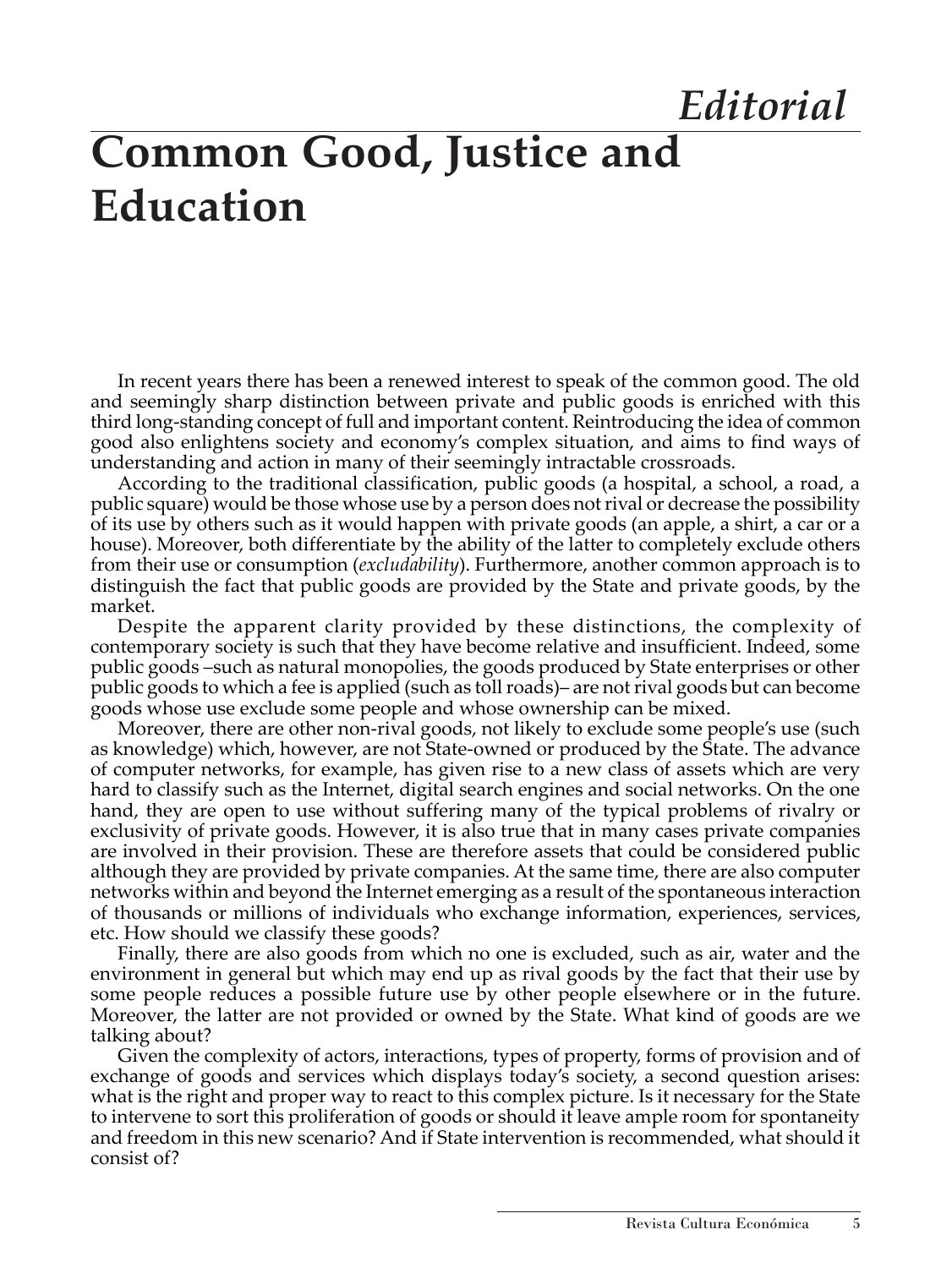Some argue that the private mode of possession and provision of goods and services is the fairest and/or more efficient in the case of traditional private goods, and also in the case of the goods arising as a result of the new social and technological complexity. Thus, State intervention should consist primarily in the adequate allocation of ownership of these new goods through traditional or new methods prescribed by law and the extension of market mechanisms as the primary means for their distribution. Others, however, believe that the State must intervene strongly to ensure the public nature of these goods, avoiding their privatization by the coercive force of authority and by the introduction of regulatory mechanisms that dictate and appropriate ways for their distribution.

The article *Common goods and civil economy* by Stefano Zamagni displays a third alternative option to these two opposing views. According to the Italian economist, it is inappropriate to reduce the above-mentioned goods both to the category of private goods and of public goods. Therefore, he proposes their conceptualization as "commons". Given their origin, mode of generation, characteristics and destination, these goods are considered common because they belong to everyone. In that sense, they are not private. However, due to their relational or cooperative nature, they cannot be provided or owned by a single agent such as the State. The latter results in the need for the intervention of a third actor: the civil society. Zamagni calls "civil economy" the harmonious integration of the market, the State and the civil society, in a space that includes non-functional relationships based primarily on trust, reciprocity and ethics, that forms the most suitable space for the maintenance and growth of commons.

The second article *Contingency or transcendental justice?¿Luhmann or Höffe?* by the Chilean political philosopher Gonzalo Bustamante Kuschel presents, through a discussion between these two famous German social thinkers, two ways of conceptualizing new forms of justice in the situation of complexity of contemporary society. Following Luhmann and Höffe, the author wonders what kind of justice is necessary and possible today when the State cannot cover all social relations and provide all the necessary goods. Likewise he also questions how to achieve both a just social order and a space for the proliferation of new types of goods and relationships. According to Bustamante Kuschel, the path chosen by Luhmann is to propose the logic of functional differentiation as the central mode of organization that would spread throughout society, even in areas where common goods are displayed. Instead, Hoffe's position –apparently closer to the author's– shows the necessity of personal ethical relations as the fundamental substrate on which the commons would develop in a fair and effective manner.

The third article *Evolution and perspectives of education in Argentina, coverage and quality* by the Argentine researchers Cecilia Adrogué and Maria Eugenia Orlicki raises the status of a central common on which society holds: education. Beyond the data that emerge from this fundamentally empirical research, the authors show the deep ambiguities of the current Argentine educational system. This leads to thinking about the problems both in the actions and in the way of interrelation between its main actors: the State, schools, families and the associations of the civil society. In this sense, the educational system in our country does not seem to be up to the task of the growing demands of the complex society we live in –not only in quantitative terms but also in qualitative and social terms.

The *Essays'* section opens with a panoramic reflection on the common good with the paper *Three images of the market* by Carlos Hoevel, director of our journal. Returning to the problem of the commons from the perspective of the current social complexity we want to pose in this issue, the author shows three different types of approach to the relations between society and the market. In the first, described from the image of the city of Chicago, the market is seen as total space, following the proposal of the economic approach to human behavior of the American economist Gary Becker. In the second, starting with a quick overview of the tensions and contradictions evident in Buenos Aires' urban fabric, the author presents the frontal opposition between the market and society proposed by the Argentine economist José Luis Coraggio. In the third, inspired by the relatively harmonious integration of urban and industry in some areas of the Italian northeast, Hoevel reveals the possibility of